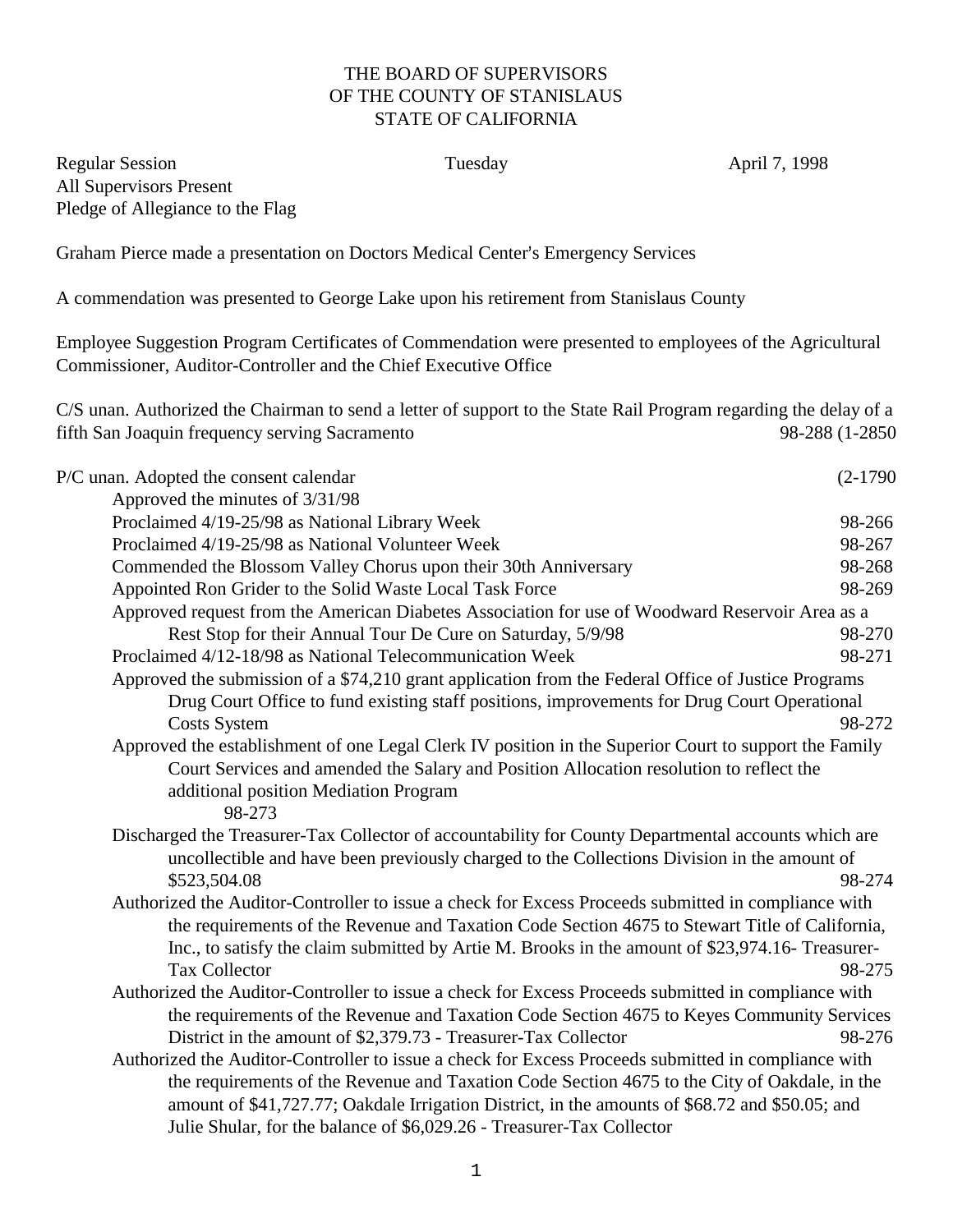- Authorized the Auditor- Controller to issue a check for Excess Proceeds submitted in compliance with the requirements of the Revenue and Taxation Code Section 4675 to Bob Packwood and Janet
	- M. Packwood to satisfy their claim in the amount of \$36,320.48 Treasurer-Tax Collector 98-278
- Authorized the Sheriff to submit the annual 1998/99 Correctional Officers Training Plan to the State Board of Corrections - Sheriff/Probation 98-279
- Authorized the transfer of title for property to the West Stanislaus County Fire Protection District; authorized the transfer of title for APN#27-12-24 to the West Stanislaus County Fire Protection District; and, authorized the CEO to sign the deed for transfer of the property for the sum of one dollar 98-280
- Introduced and waived the first reading of Ordinance C.S. 666 regarding parking zones on various County roads 98-281
- Approved an agreement for engineering design services with Korve Engineering of Oakland, California for the Hatch Road at Santa Fe Avenue Project in the amount of \$250,153 and authorized the Auditor-Controller to increase Appropriations by \$255,000 in the Hatch Road at Santa Fe Avenue Project Account to offset the costs of engineering services and preliminary title reports and to make account adjustments as necessary to complete the design work 98-282
- Approved the Salida Planned Development Storm Drain account expenditures to Ross F. Carroll, Inc.; approved Salida Road account expenditure to Bowers Farm; and, authorized the Auditor-Controller to issue warrants in the amounts of \$496,682.28 payable to Ross F. Carroll, Inc., and \$13,680 payable to Bowers Farms 98-283

S/M 4-0 (Caruso abstained) Introduced and waived reading of Ordinance C.S. 667 for the approved General Plan Application #97-07 and Rezone Application # 97-07 for Gallo Glass Company to change the zoning and General Plan designation of R-2, P-D, and C-1 and Industrial Transition to the M (Industrial) zone and Industrial designation to allow for additional parking from Santa Cruz Avenue to Santa Rita Avenue, along Oregon Drive; ordered the filing of a Negative Declaration based on the Initial Study; and, find the project to be "de minimis" for the purposes of Fish and Game Codes 98-286 (2-2109

M/C unan. Accepted the donation of \$5,000 from Kaiser Permanente, to the Stanislaus County Library for the purchase of Library materials on Health Management and Wellness – Library 98-284 (2-1748

P/C unan. Approved the dedication of a tree on the Courthouse lawn in memory of homicide victims; approved use of the Courthouse lawn for a tree planting and dedication ceremony on 4/24/98; and, proclaimed 4/19-25/98 as Victim Rights Week - District Attorney 98-285 (2-1179

Referred to the Department of Planning and Community Development a copy of the United States Fish and Wildlife Service Draft Recovery Plan for Serpentine Soil Species of the San Francisco Bay Area from the United States Department of the Interior requesting comments on this draft plan

Referred to the Department of Environmental Resources a resolution from the Amador County Board of Supervisors requesting support for the ban of methyl tertiary butyl ether (MTBE)

Accepted letter of retirement from Chief Probation Officer Robert L. Norem effective 8/3/98 .

Acknowledged receipt of claims and referred to the CEO-Risk Management the following claims: Eric Cubillo;